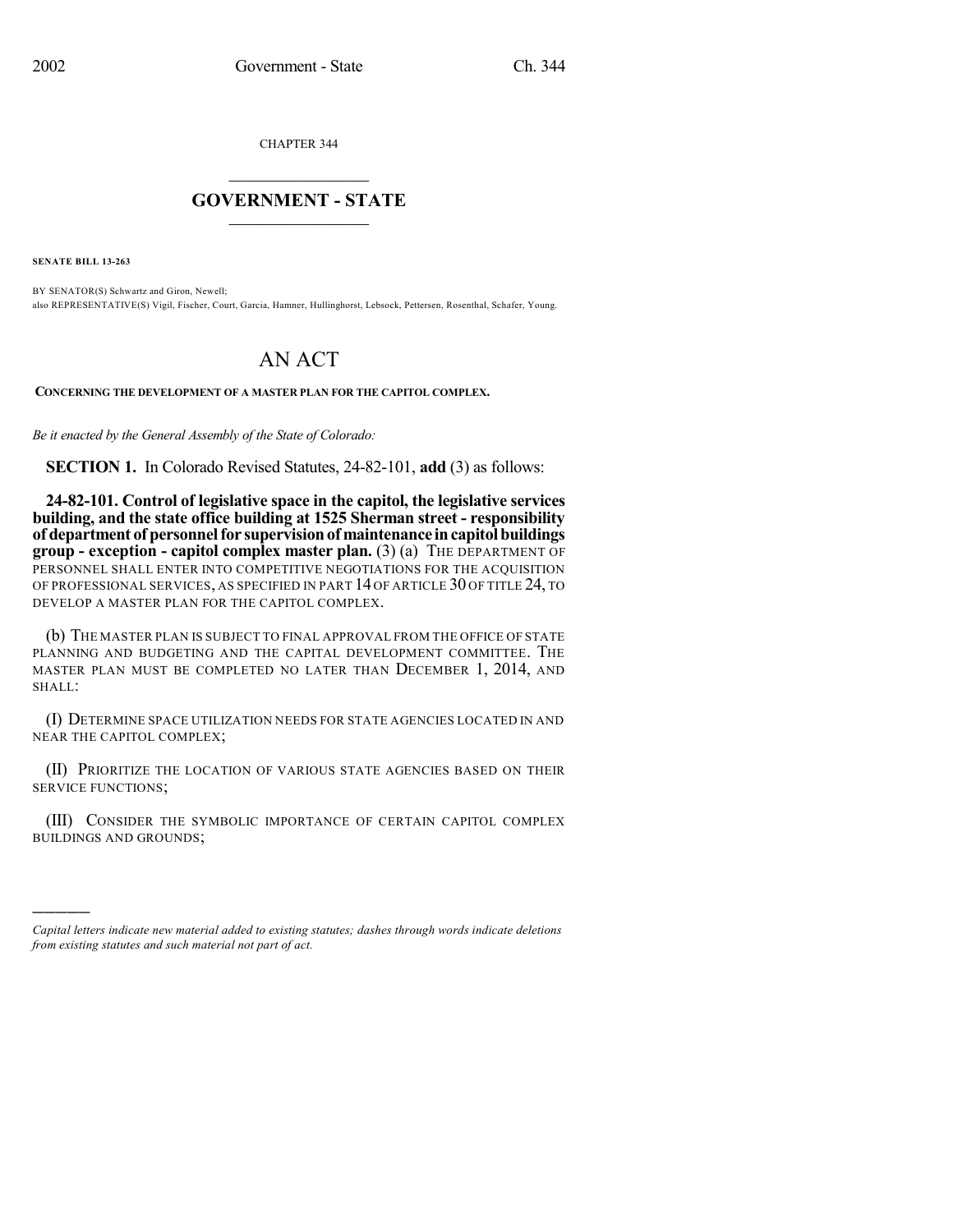(IV) IDENTIFY OPPORTUNITIES FOR CO-LOCATING STATE AGENCIES;

(V) IDENTIFY THE MOST APPROPRIATE USE OF STATE-OWNED AND LEASED SPACE FOR STATE AGENCIES;

(VI) IDENTIFY OPPORTUNITIES FOR ENERGY COST SAVINGS AND IMPROVED SUSTAINABILITY WITHIN STATE-OWNED FACILITIES;

(VII) ASSESS AND IMPROVE SECURITY FOR STATE-OWNED FACILITIES, ESPECIALLY FOR THOSE STATE AGENCIES PERFORMING SENSITIVE GOVERNMENT FUNCTIONS;

(VIII) ESTABLISH GUIDELINES REGARDING THE APPROPRIATE USE AND MAINTENANCE OF GROUNDS WITHIN THE CAPITOL COMPLEX;

(IX) ASSESS EXISTING PARKING CAPACITY AND IDENTIFY THE CURRENT AND FUTURE NEED FOR CAPITOL COMPLEX TENANTS, INCLUDING THE LOCATION OF PARKING FACILITIES;

(X) ESTABLISH GUIDELINES FOR FUTURE DEVELOPMENT WITHIN THE CAPITOL COMPLEX, INCLUDING A MULTI-YEAR PLAN FOR:

(A) NEW AND RENOVATED CAPITAL CONSTRUCTION PROJECTS;

(B) CONTROLLED MAINTENANCE PROJECTS; AND

(C) REAL ESTATE ACQUISITION OR DISPOSITION TRANSACTIONS AS APPLICABLE;

(XI) REVIEW THE PEDESTRIAN CIRCULATION AROUND THE CAPITOL COMPLEX;

(XII) SUGGEST FINANCING OPTIONS FOR FUTURE IMPROVEMENTS AND DEVELOPMENT;

(XIII) MAKE RECOMMENDATIONS ON BUYING, SELLING, CONSTRUCTING, FINANCING, OR LEASING PROPERTIES IN THE CAPITOL COMPLEX BASED ON FACTORS SUCH AS LAND USE AND CENTRALIZATION VERSUS DECENTRALIZATION OF STATE FUNCTIONS; AND

(XIV) ADDRESS ANY OTHER ISSUES THAT THE OFFICE OF THE STATE ARCHITECT DEEMS IMPORTANT IN RELATION TO THE GOALS OF THE MASTER PLAN.

(c) NOTWITHSTANDING ANY LAW TO THE CONTRARY, ALL REAL ESTATE-RELATED CAPITAL REQUESTS BY EXECUTIVE BRANCH DEPARTMENTS OR THE LEGISLATIVE BRANCH FOR THE CAPITOL COMPLEX SHALL BE EVALUATED BY THE OFFICE OF STATE PLANNING AND BUDGETING AND THE CAPITAL DEVELOPMENT COMMITTEE AGAINST THE CAPITOL COMPLEX MASTER PLAN DEVELOPED PURSUANT TO PARAGRAPH (a) OF THIS SUBSECTION (3).

(d) THE CAPITOL COMPLEX MASTER PLAN SHALL BE KEPT AND MAINTAINED BY THE OFFICE OF THE STATE ARCHITECT.

(e) (I) THE CAPITOL COMPLEX MASTER PLAN MAY BE MODIFIED BY THE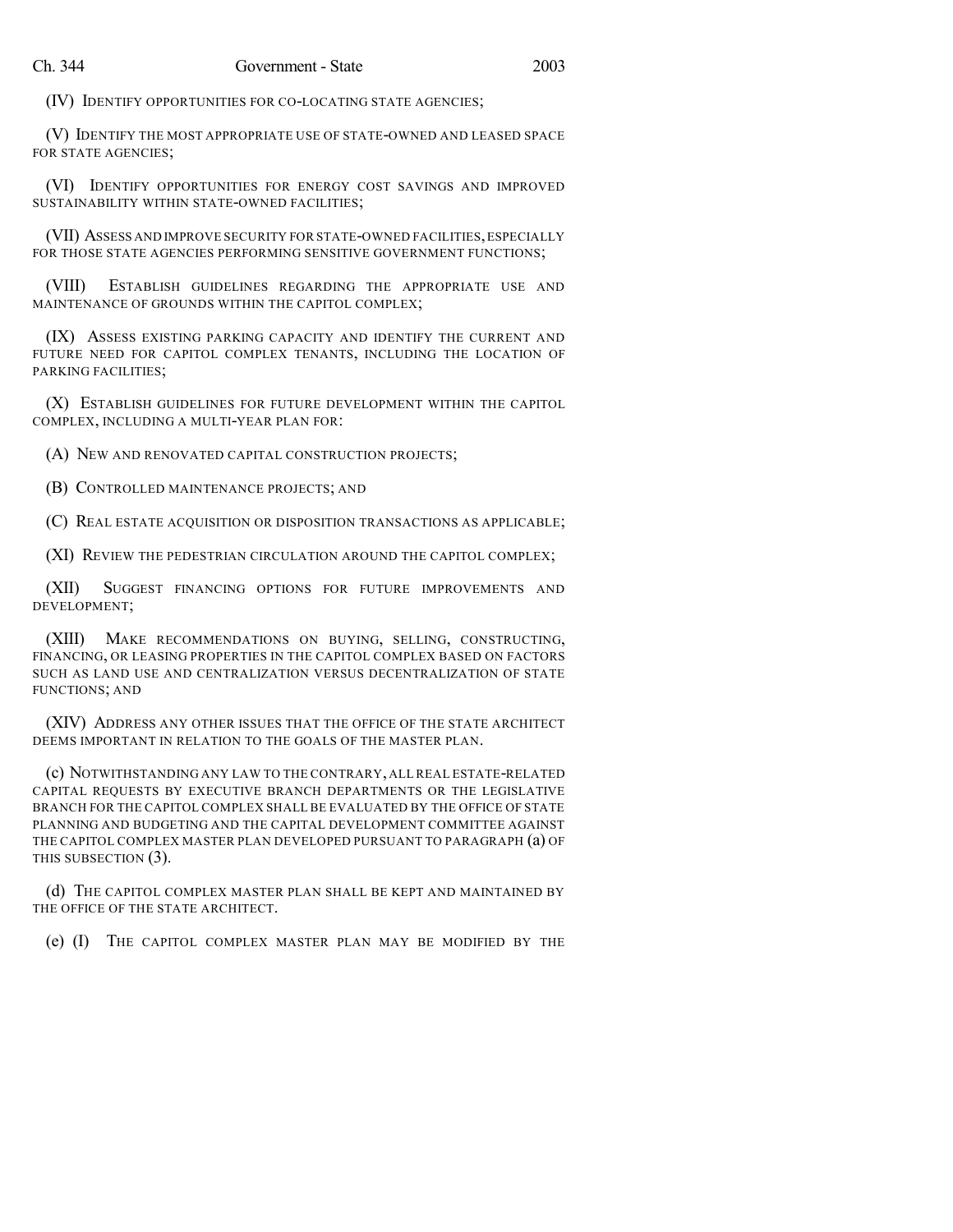DEPARTMENT OF PERSONNEL ON AN AS-NEEDED BASIS, SUBJECT TO APPROVAL BY THE OFFICE OF STATE PLANNING AND BUDGETING AND THE CAPITAL DEVELOPMENT COMMITTEE.

(II) AT A MINIMUM, AN UPDATED CAPITOL COMPLEX MASTER PLAN MUST BE COMPLETED BY THE DEPARTMENT OF PERSONNEL EVERY TEN YEARS. PRIOR TO COMPLETION OF THE UPDATED MASTER PLAN, THE DEPARTMENT OF PERSONNEL SHALL SEEK APPROVAL FROM THE OFFICE OF STATE PLANNING AND BUDGETING AND THE CAPITAL DEVELOPMENT COMMITTEE OF ALL AMENDMENTS TO THE MASTER PLAN.

(f) FOR PURPOSES OF THIS SUBSECTION (3), THE "CAPITOL COMPLEX" INCLUDES THE FOLLOWING BUILDINGS, FACILITIES, AND SURFACE PARKING LOTS:

(I) 1570 GRANT STREET, DENVER;

(II) 1575 SHERMAN STREET, DENVER;

(III) 1525SHERMAN STREET,DENVER,AND THE SURFACE PARKING LOTS LOCATED WEST AND NORTH OF THE BUILDING;

(IV) 201 EAST COLFAX AVENUE, DENVER, AND THE SURFACE PARKING LOT LOCATED NORTH OF THE BUILDING;

(V) THE STATE CAPITOL BUILDING AND GROUNDS, 200 EAST COLFAX AVENUE, DENVER;

(VI) 200 EAST 14TH AVENUE, DENVER;

(VII) 1375 SHERMAN STREET, DENVER;

(VIII) 1341 SHERMAN STREET, DENVER;

(IX) 1313SHERMAN STREET,DENVER, AND THE SURFACE PARKING LOT LOCATED NORTH OF THE BUILDING;

(X) 1350 LINCOLN STREET, DENVER;

(XI) 251 EAST 12TH AVENUE, DENVER;

(XII) 690 KIPLING STREET, LAKEWOOD;

(XIII) 700 KIPLING STREET, LAKEWOOD;

(XIV) EXECUTIVE RESIDENCE, 400 EAST 8TH AVENUE, DENVER;

(XV) 1881 PIERCE STREET, DENVER;

(XVI) NORTH CAMPUS BUILDINGS (NORTH, EAST, AND WEST), 1001 EAST 62ND AVENUE, DENVER; AND